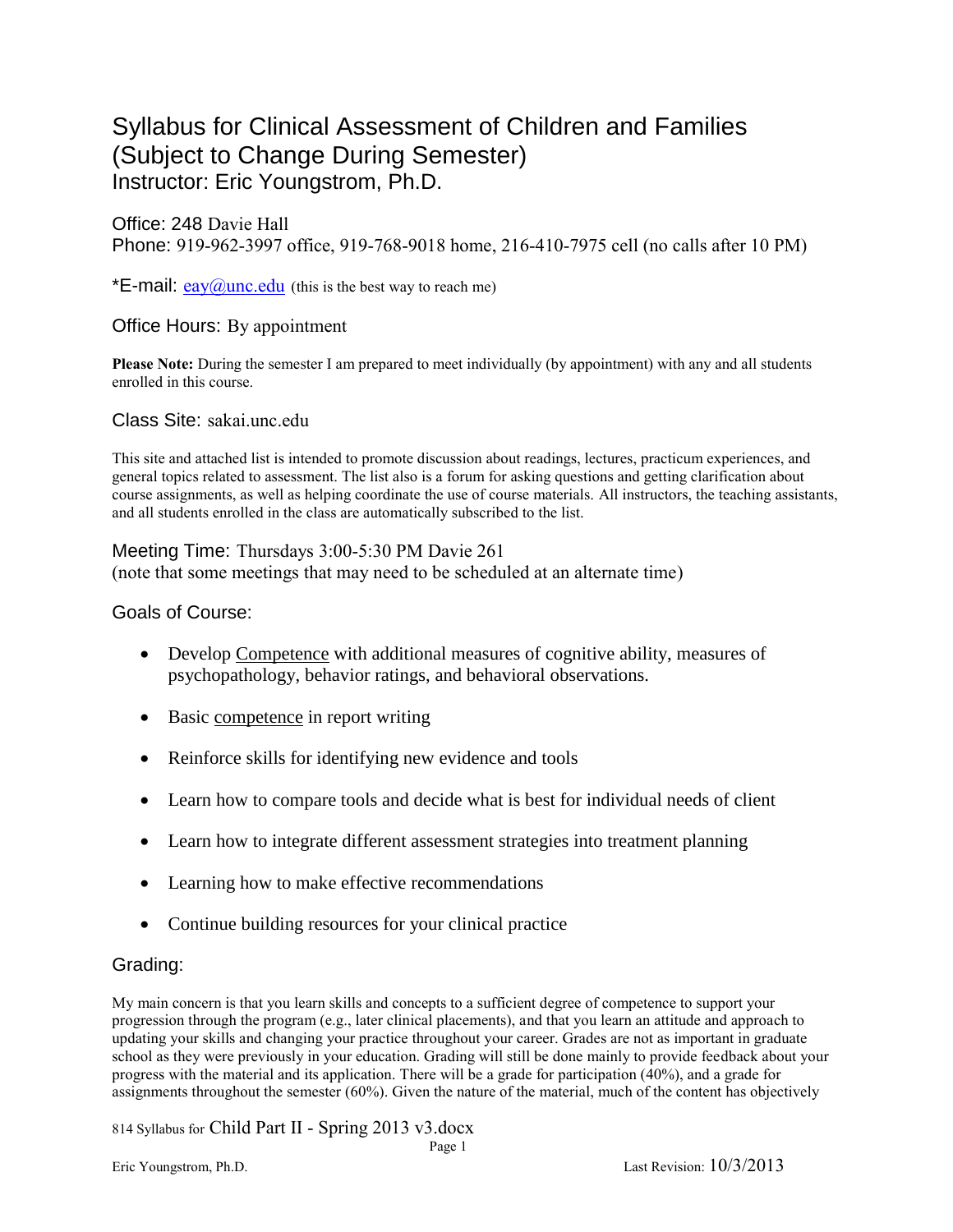correct answers, and students will demonstrate mastery of these and professionalism in their attention to detail. On these assignments, work earning scores of less than 90% may be returned for the student to re-do.

Final Grades use the following scale for the weighted average:

 $>95\% = H$  $\geq 85\% = P$  $\geq$ 75% = L  $< 75\% = F$ 

#### Academic Honesty:

This course continues your transition from student to professional. The content and goals of the course will expose you to many sources of information, including reference books, journal articles, computer databases, and handouts. Many of these are intended to become resources on which you can rely during your research and clinical work. By the same token, your fellow students are colleagues with whom you are expected to share materials and discuss ideas. My intention is to foster a collegial atmosphere that promotes critical thinking and reflection about course topics. Given this goal, *I will be more impressed by cooperation and discussion than competition.*

At the same time, work on assignments should be entirely your own. Information derived from other sources must be appropriately documented; failure to cite the source constitutes plagiary. *Please do not incorporate text from commercial software programs into your testing reports:* one of the course goals is to develop your skills at test interpretation, and successful graduates of this course will generate more useful reports than can be created by current "canned" software packages.

## Assigned Readings:

Required readings will be available online. I have made many of the handouts available on Blackboard as well. Please copy these and bring them to class when indicated. They are part of my lecture notes, and my intention is for you to have them available to take notes during class.

**Required Texts are the same as for Assessment I – there are no additional books required for this class:**  Gray, G. E. (2004). *Evidence-based psychiatry*. Washington, D.C.: American Psychiatric Publishing, Inc. (~\$35 from Amazon)

Morrison, J. (2007). *Diagnosis made easier: Principles and techniques for mental health clinicians*. New York: Guilford Press.

| Week $1*$<br>1/10 | <b>Overview and planning; Discussion of Theoretical Models</b><br>Exercise: Dividing up topics, discussing goals, meet vignettes |  |  |
|-------------------|----------------------------------------------------------------------------------------------------------------------------------|--|--|
| Week $2*$         | Integrating Assessment and Treatment – Threshold Models & CBT Approaches                                                         |  |  |
| 1/17              | Exercise: Work up case, treatment plan, plan for next assessment                                                                 |  |  |
|                   | Reading: Youngstrom, E. A. (2013). Future Directions in Psychological Assessment: Combining                                      |  |  |
|                   | Evidence-Based Medicine Innovations with Psychology's Historical Strengths to Enhance Utility.                                   |  |  |
|                   | J Clin Child Adolesc Psychol, 42, 139-159. doi: 10.1080/15374416.2012.736358                                                     |  |  |
| Week 3            | <b>Portfolio Reprise: Externalizing Problems</b>                                                                                 |  |  |
| 1/24              | Exercise: Present portfolio about an externalizing issue (multiple people)                                                       |  |  |
|                   | Pick, apply, and update based on vignettes and personal interest                                                                 |  |  |
| Week 4            | <b>Portfolio Reprise: Internalizing Problems</b>                                                                                 |  |  |
| 1/31              | Exercise: Present portfolio about an internalizing issue (multiple people)                                                       |  |  |
|                   | Pick, apply, and update based on vignettes and personal interest                                                                 |  |  |

#### 814 Syllabus for Child Part II - Spring 2013 v3.docx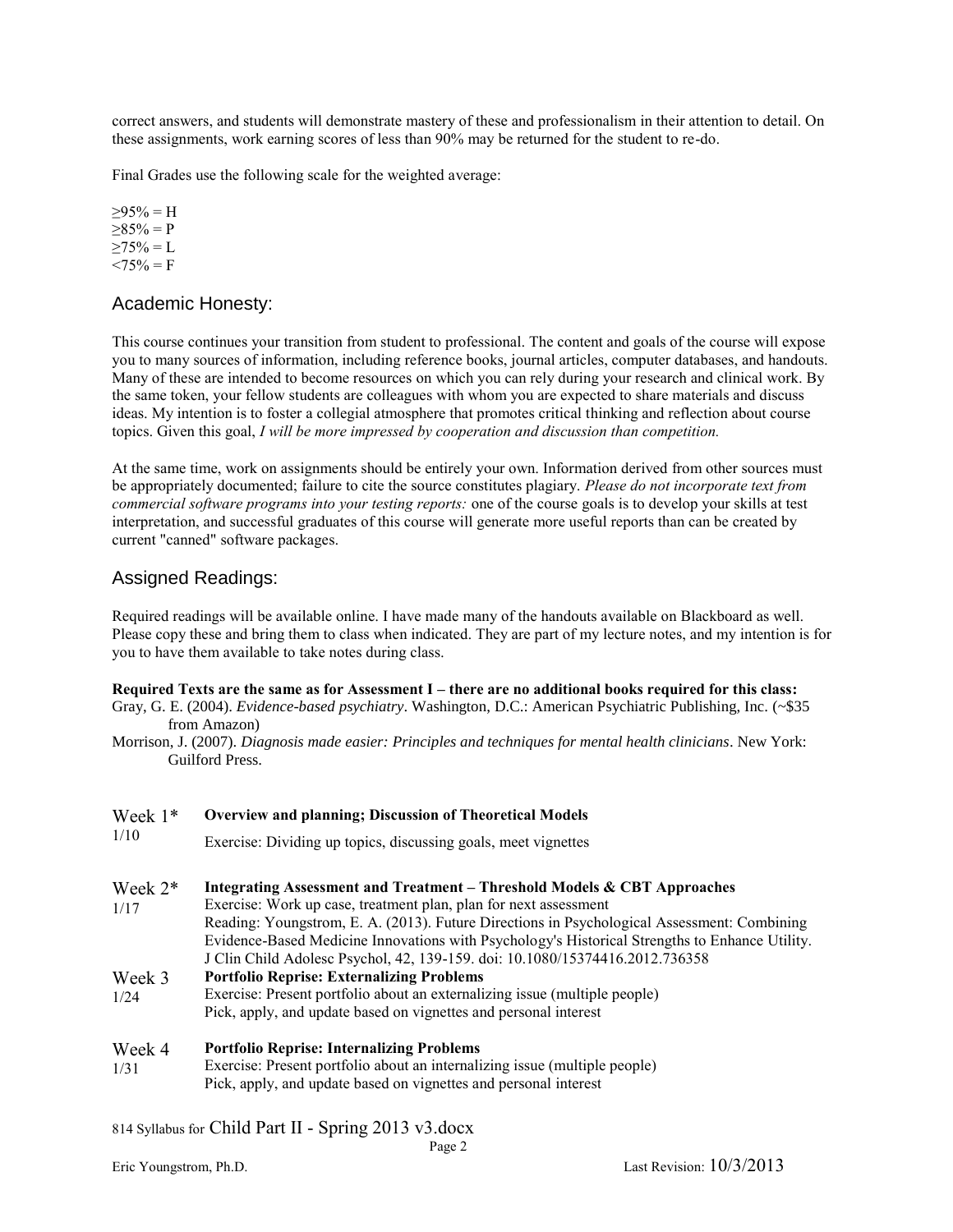| Week 5<br>2/7                                                  | <b>Assessment of Pediatric Bipolar Disorder</b><br>8:00 AM Duke – Civitan Building ( $\Box$ EAY to provide directions & parking info)                                                                                                                                                                                                                                                                                               |  |  |
|----------------------------------------------------------------|-------------------------------------------------------------------------------------------------------------------------------------------------------------------------------------------------------------------------------------------------------------------------------------------------------------------------------------------------------------------------------------------------------------------------------------|--|--|
|                                                                | 3:00 Behavioral Assessment: Time Out, Behavior Charts, FBA<br><b>Reading:</b>                                                                                                                                                                                                                                                                                                                                                       |  |  |
|                                                                | Danforth, J. S. (1998). The Behavior Management Flow Chart: A component analysis of behavior<br>management strategies. Clinical Psychology Review, 18(2), 229-257.<br>Danforth, J. S. (1998). The outcome of parent training using the Behavior Management Flow<br>Chart with mothers and their children with oppositional defiant disorder and attention-deficit<br>hyperactivity disorder. Behavior Modification, 22(4), 443-473. |  |  |
| Week 6<br>2/14                                                 | Ability and Achievement Testing: Beyond the Wechslers (multiple people)<br>Exercise: What Tests Do We Have? When Would You Use them? What do we do with splits and<br>scatter?<br>Feb 19 - ADHD in Adults (Tuesday)                                                                                                                                                                                                                 |  |  |
| Week 7<br>$2/21$ (no<br>meeting on<br>2/21                     | Mar 5 Gifted Assessment (JKY)                                                                                                                                                                                                                                                                                                                                                                                                       |  |  |
|                                                                | Exercise – Find gifted criteria for home school district (as if you were a parent or professional<br>there); bring to class to compare and contrast                                                                                                                                                                                                                                                                                 |  |  |
| Week 8<br>2/28                                                 | <b>Learning Disability Assessment in Kids</b><br>Reading: Speece, D. L., & Hines, S. J. (2007). Learning Disabilities. In E. J. Mash & R. A.<br>Barkley (Eds.), Assessment of Childhood Disorders (4 ed., pp. 598-635). New York: Guilford<br>Press.<br>Exercise: Find LD criteria currently used by home school district. Develop an initial evaluation<br>protocol to assess for LD.                                              |  |  |
| Week 9                                                         | Adult ADHD (Maitland & JKY) (-- Tuesday 3/5 at 9 am)                                                                                                                                                                                                                                                                                                                                                                                |  |  |
| $3/5$ (not<br>3/7)                                             |                                                                                                                                                                                                                                                                                                                                                                                                                                     |  |  |
| 3/14                                                           | <b>Spring Break!</b>                                                                                                                                                                                                                                                                                                                                                                                                                |  |  |
| Week 10<br>3/21                                                | <b>Semi-Structured Diagnostic Interviewing</b><br>Rettew, D. C., Lynch, A. D., Achenbach, T. M., Dumenci, L., & Ivanova,<br>M. Y. (2009). Meta-analyses of agreement between diagnoses<br>made from clinical evaluations and standardized diagnostic<br>interviews. International Journal of Methods in Psychiatric<br>Research, 18, 169-184. doi: 10.1002/mpr.289                                                                  |  |  |
| Week 11<br>3/28                                                | Assessing Abuse, Risk of Harm to Self or Others (could tie in forensic)<br>Reading: Cukrowicz et al., (2004). A Standard of Care for the Assessment of Suicide Risk and<br>Associated Treatment: The Florida State University Psychology Clinic as an Example.<br>Journal of Contemporary Psychotherapy, 34, 87-100.                                                                                                                |  |  |
|                                                                | Skim: Crooks, C. V., & Wolfe, D. A. (2007). Child Abuse and Neglect. In E. J. Mash & R. A.<br>Barkley (Eds.), Assessment of Childhood Disorders (4 ed., pp. 639-684). New York: Guilford<br>Press.                                                                                                                                                                                                                                  |  |  |
| Week 12                                                        | Skim: Wolfe, V. V. (2007). Child Sexual Abuse. In E. J. Mash & R. A. Barkley (Eds.),<br>Assessment of Childhood Disorders (4 ed., pp. 685-748). New York: Guilford Press.<br>(students take MMPI and score)<br><b>Temperament and Personality</b>                                                                                                                                                                                   |  |  |
| 4/4                                                            | Reading: Carey, W. B., & McDevitt, S. C. (1995). Coping with children's temperament. New<br>York: Basic Books.<br>Harkness, A. R., & Lilienfeld, S. O. (1997). Individual differences science for treatment planning:                                                                                                                                                                                                               |  |  |
| 814 Syllabus for Child Part II - Spring 2013 v3.docx<br>Page 3 |                                                                                                                                                                                                                                                                                                                                                                                                                                     |  |  |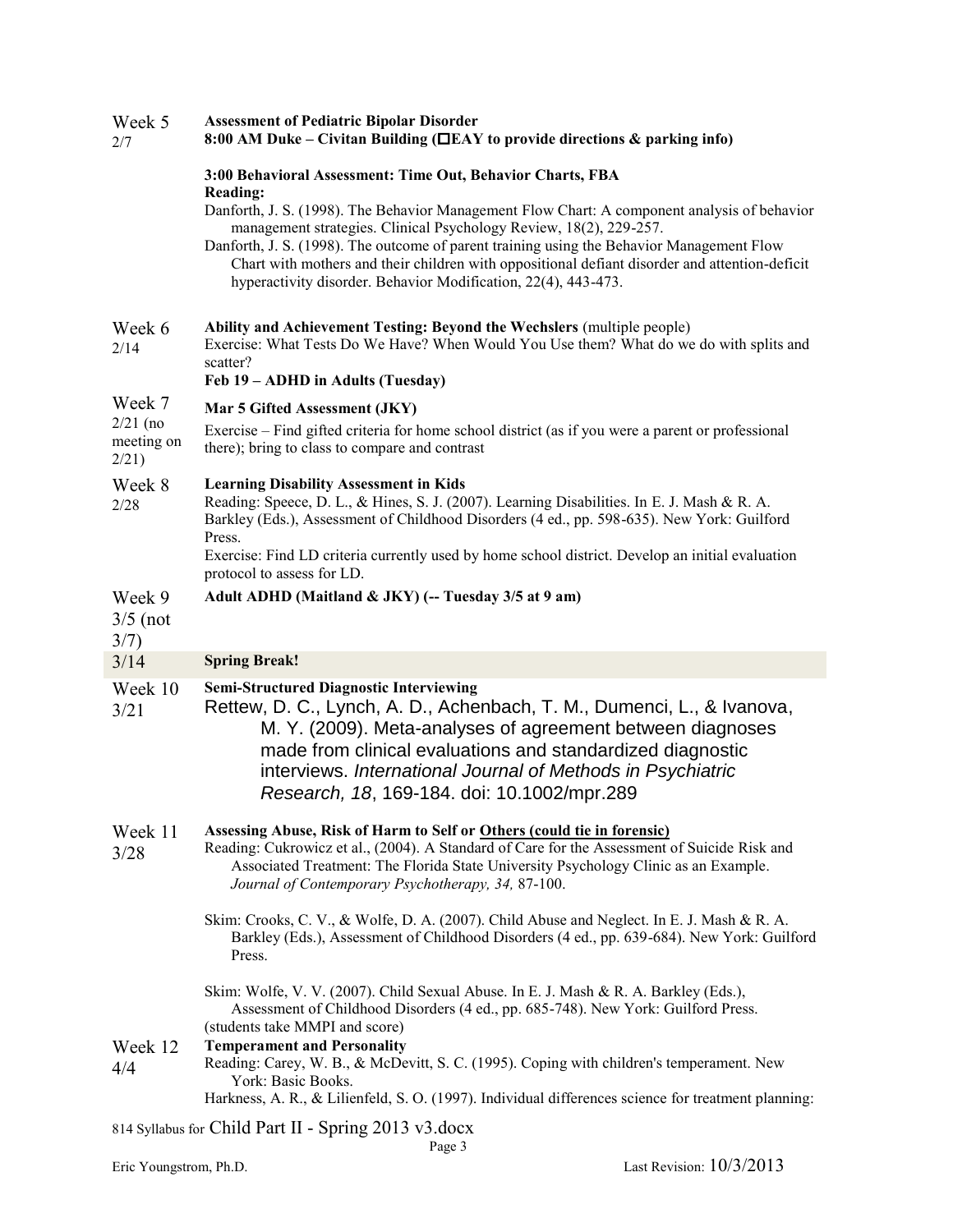Personality traits. Psychological Assessment, 9(4), 349-360.

MMPI Discussion; review Wikipedia page and discuss; show and tell with the Rorschach

# Wood, J. M., Nezworski, M. T., & Stejskal, W. J. (1996). The comprehensive system for the Rorschach: A critical examination. *Psychological Science, 7*, 3-10. doi: 10.1111/j.1467- 9280.1996.tb00658.x??

Meyer, G. J. (1999). Introduction to the first Special Section in the Special Series on the utility of the Rorschach for clinical assessment. *Psychological Assessment, 11*, 235-239. ??

Week 13 **(Free day – offset by bipolar assessment)**

4/11

Week 14 4/18 **How shall we talk of children's problems? Category versus continuum, diagnosis versus dimension** Exercise: Formulate your case from a DSM perspective, and write a one page narrative explaining your formulation and treatment plan to a family. Formulate from a dimensional perspective, and repeat – write a formulation and plan. Week 15 **Recommendations and planning for continued self-teaching**

4/25